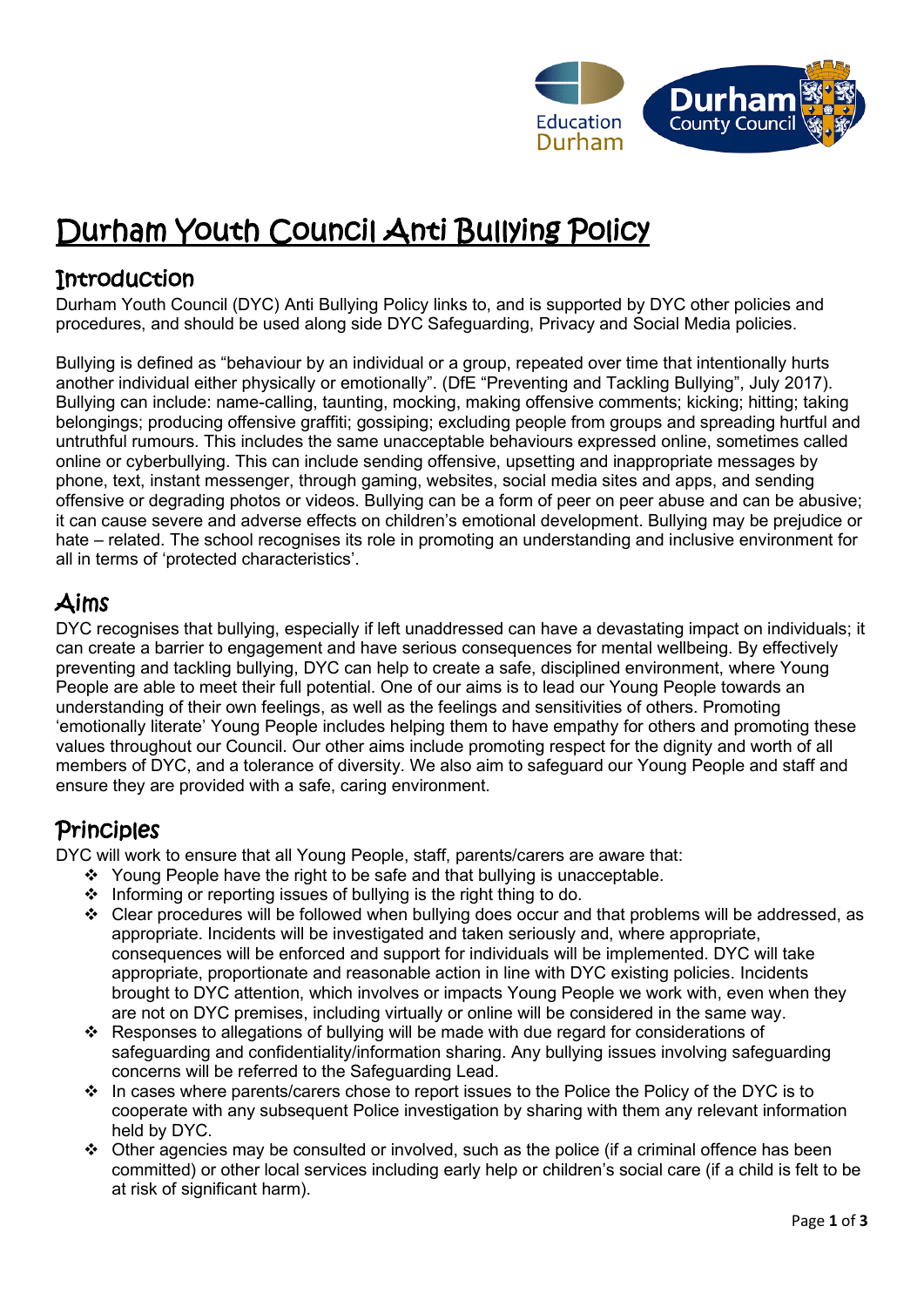❖ A clear and precise account of the incident will be recorded by DYC in accordance with existing procedures. This will include recording appropriate details regarding decisions and actions.

#### Implementation

DYC will strive to:

- ❖ Provide good role models of behaviour throughout Youth Council community.
- ❖ Address bullying as a regular theme when appropriate and include this theme in our Youth Council Handbook and as part of our Code of Conduct.
- ❖ Raise awareness about bullying.
- ❖ Use our time to provide opportunities for positive relationships to form between younger and older Young People.
- ❖ Make our Young People aware of who to report any concerns about bullying behaviour.
- ❖ Where appropriate, make referrals to other professionals.
- ❖ Monitor the use of social media (whereby DYC are responsible), as outlined in our Social Media Policy to ensure these facilities are not misused to bully others.

Young People, parents/carers, and staff will be informed of DYC anti–bullying policy and procedures.

Young People who have been bullied will be supported by:

- ❖ Reassuring the Young Person and providing continuous support.
- ❖ Offering a swift opportunity to discuss the experience with the designated safeguarding lead, or a member of staff of their choice.
- ❖ Being advised to keep a record of the bullying as evidence and discuss how respond to concerns and build resilience as appropriate.
- ❖ Working towards restoring self-esteem and confidence.
- ❖ Providing ongoing support; this may include: working and speaking with staff, and engaging with parents and carers.
- ❖ Where necessary, working with the wider community and local/national organisations to provide further or specialist advice and guidance; this could include support through Early Help or Specialist Children's Services, or support through Child and Adolescent Mental Health Services (CAMHS).

Young People who have perpetrated the bullying will be helped by:

- ❖ Discussing what happened, establishing the concern and the need to change.
- ❖ Informing parents/carers to help change the attitude and behaviour of the Young Person.
- ❖ Providing appropriate education and support regarding their behaviour or actions.
- ❖ If online, requesting that content be removed and reporting accounts/content to service provider.
- ❖ Where necessary, working with the wider community and local/national organisations to provide further or specialist advice and guidance; this may include involvement from the Police or referrals to Early Help, Specialist Children's Services, or Child and Adolescent Mental Health Services (CAMHS) as appropriate

#### **Cyberbullying**

When responding to cyberbullying concerns, DYC will:

- ❖ Act as soon as an incident has been reported or identified.
- ❖ Provide appropriate support for the person who has been cyberbullied and, where appropriate, work with the person who has carried out the bullying to ensure that it does not happen again.
- ❖ Encourage the person being bullied to keep any evidence (screenshots) of the bullying activity to assist any investigation. Take all available steps where possible to identify the person responsible. This may include looking at use of the DYC systems; identifying and interviewing possible witnesses; contacting the service provider and the police or school, if necessary
- ❖ Work with the individuals and online service providers to prevent the incident from spreading and assist in removing offensive or upsetting material from circulation. This may include supporting reports to a service provider to remove content if those involved are unable to be identified or if those involved refuse to or are unable to delete content.
- ❖ Confiscating and searching Young People's electronic devices, where appropriate, such as mobile phones, in accordance with the law and DfE guidance 'Searching, screening and confiscation at